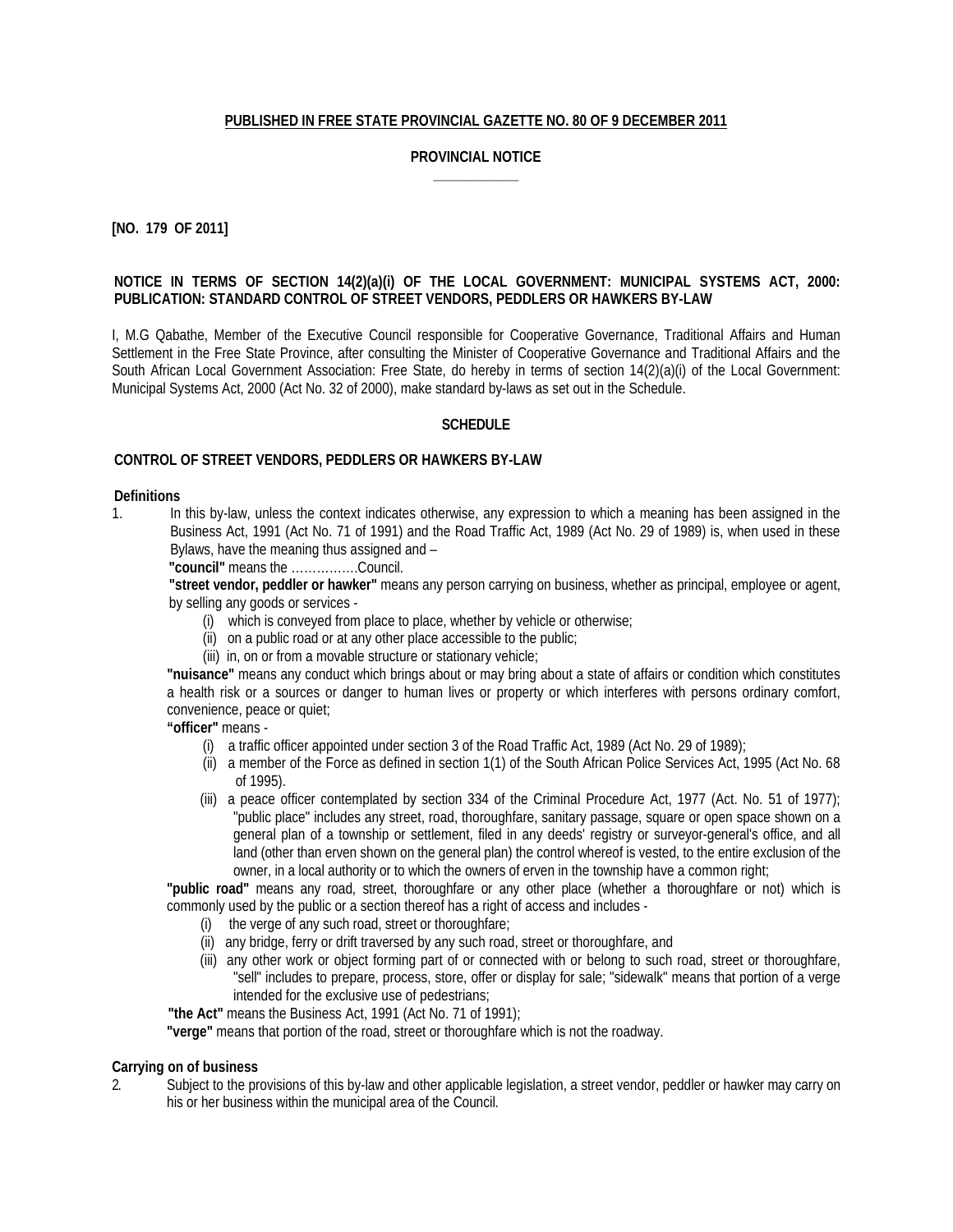# **Prohibited business areas**

- 3. Subject to the provisions of sections 2 and 4 no person shall carry on business as street vendor, peddler or hawker
	- $(1)$  in a garden or park to which the public has a right of access;
		- (2) on a verge contiguous to
			- (a) a building belonging to or occupied solely by the State or the Council;
			- (b) a church or other place of worship;
		- (3) in a building declared to be a national monument in terms of the National Monuments Act, 1969 (Act No. 28 of 1969);
		- (4) in an area declared by the Council as a prohibited business area in terms of section 6A(2) of the Act or an area to be declared as such;
		- (5) at a place where
			- (a) it causes an obstruction in front of a fire hydrant or an entrance to or exit from a building;
			- (b) it substantially obstructs pedestrians in their use of a sidewalk.
		- (6) on a verge contiguous to a building in which business is being carried on by any person who sells goods of the same nature as or of a similar nature to goods being sold by the street vendor, peddler or hawker concerned, without the consent of that person;
		- (7) on that half of a public road contiguous to a building used for residential purposes, if the owner or person in control or any occupier of the building objects thereto.

# **Restricted business areas**

- 4. (1) The Council may by resolution, after compliance, with the provisions of section 6A(2)(b) up to (h) of the Act, declare any place within the municipal area of the Council to be an area in which the carrying on of the business of street vendor, peddler or hawker may be restricted.
	- (2) The Council may within the areas contemplated in sub section 4(1), restrict the carrying on of the business of street vendor, peddler or hawker to specified hours, specified places and specified goods or services.
	- (3) The Council may within the areas contemplated in sub section 4(1), by means of resolution
		- (a) set apart and demarcate stands or areas for the purposes of street vendors, peddlers or hawkers on any public road whereof the management or ownership is vested in the Council, or on any other property occupied and controlled by the Council;
		- (b) extend, reduce or disestablish the stand or areas set apart and demarcated as such;
		- (c) let or otherwise allocate stands or areas set apart and demarcated as such, by agreement.
	- (4) The Council may within the areas contemplated in sub section 4(1), by means of resolution, after compliance with the provisions of section 6A(2)(b) up to (h) of the Act, lease any verge or any portion thereof to the owner or occupier of the contiguous land on the condition that such owner or occupier shall admit a specified number of street vendors, peddlers or hawkers on stands or places designated by such owner or occupier on such verge.
	- (5) A person must carry on the business of street vendor, peddler or hawker on stands or areas contemplated in sub sections 4(3) and 4(4), only if he or she is in possession of proof that he or she is hiring such stand or area or that it has otherwise been allocated to him or her.
	- (6) A person must within the areas as contemplated in sub section 4(1), carry on the business of street vendor, peddler or hawker only during the hours, on the places and with the goods or services as contemplated in sub section 4(2).

# **Control measures**

- 5. (1) No street vendor, peddler or hawker must
	- (a) sleep overnight at his or her place of business or erect any structure for the purpose of providing shelter, without the prior written approval of the Council;
	- (b) carry on his or her business in such a manner as to
		- (i) create a nuisance;
		- (ii) damage or deface the surface of any public road or public place or any other property of the Council;
		- (iii) create a traffic hazard;
	- (c) accumulate, dump, store or deposit or cause or permit to be accumulated, dumped, stored or deposited any refuse, scrap or waste material on any land or premises or on any public road or public place, other than in a refuse receptacle approved by the Council.
	- (2) Every street vendor, peddler or hawker must -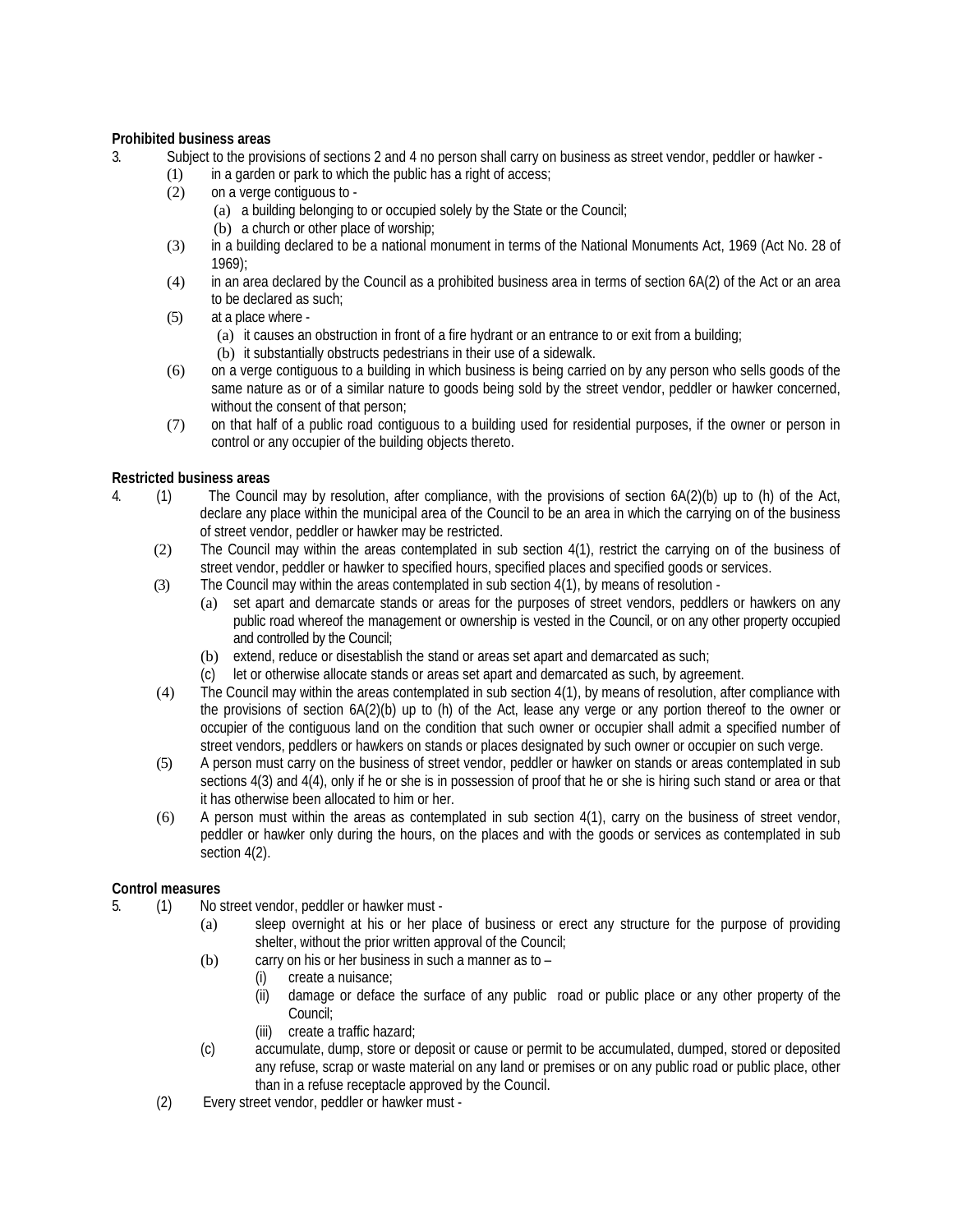- (a) remove from any public road or public place at the conclusion of trading, all waste, packaging material, stock and equipment of whatever nature which are utilised in connection with such business, unless prior written approval exempting him or her from this provision, has been given by the Council;
- (b) carry on his or her business in such a manner as not to be a danger or threat to public health or public safety;
- (c) at the request of an officer or an employee of the council, move or remove any goods, receptacle, vehicle or movable structure used for his or her business.

# **Removal and impoundment**

- 6. (1) An officer may remove and impound any goods, receptacle, vehicle or movable structure which he or she reasonably suspects are being used or are intended to be used or have been used in or in connection with the carrying on of a business of a street vendor, peddler or hawker -
	- (a) which he or she finds at a place where
		- (i) the carrying on of the business of a street vendor, peddler or hawker is prohibited in terms of section 3;
		- (ii) the business of a street vendor, peddler or hawker is being carried on contrary to the provisions of section 4.
	- (b) which a street vendor, peddler or hawker has failed or refused to remove from the place after having been requested to do so by an officer or any employee of the Council, or which have been left there or abandoned.
	- (2) An officer acting in terms of sub regulation 6.1, must
		- (a) issue to a street vendor, peddler or hawker a written proof for any goods, receptacle, vehicle or movable structure so removed and impounded;
		- (b) forthwith deliver any such goods, receptacle, vehicle or movable structure to the Council;
	- (3) An officer, the Council or an employee of the Council is not liable for any loss or theft of or damage to any goods, receptacle, vehicle or movable structure removed and impounded in terms of these regulations.

# **Display of approval**

7. A street vendor, peddler or hawker must carry on his or her person a written approval granted or issued to him or her by the Council in terms of these regulations and must on demand show such written approval to an officer or an employee of the Council.

# **Delegation**

8. With the exception of the powers mentioned in sections 2, 3 and 4, the Council may delegate or assign in writing any power, duty or function imposed by or under these regulations upon the Council, to any person in its employ subject to such conditions as it may deem necessary.

# **Offences and penalties**

- 9. (1) A person who
	- (a) contravenes any provision of these Bylaws or fails to comply therewith or with any condition imposed in terms thereof;
	- (b) threatens, resists, interferes with or obstructs any officer or any employee of the Council in the performance of his or her duties or functions in terms of or under these Bylaws, or
	- (c) deliberately furnishes false or misleading information to an officer or an employee of the Council, is guilty of an offence and liable on conviction to a fine not exceeding one thousand rand or to imprisonment for a period not exceeding three months.
		- (2) Any person who, after conviction in terms of these Bylaws, persists in the conduct or neglect which caused the offence, is guilty of a continuing offence and liable to a fine in respect of every day that he or she so persists.
		- (3) Any expense incurred by the Council as a result of a contravention of these regulations or in the doing of anything which a person was directed to do under these regulations and which he or she failed to do, may be recovered by the council from the person who committed the contravention or who failed to do such thing.

# **Repeal**

10. Any by-laws relating to Street Vendors, Peddlers and Hawkers adopted by the municipality or any municipality now comprising an administrative unit of the Municipality is repealed from the date of promulgation of these by-laws